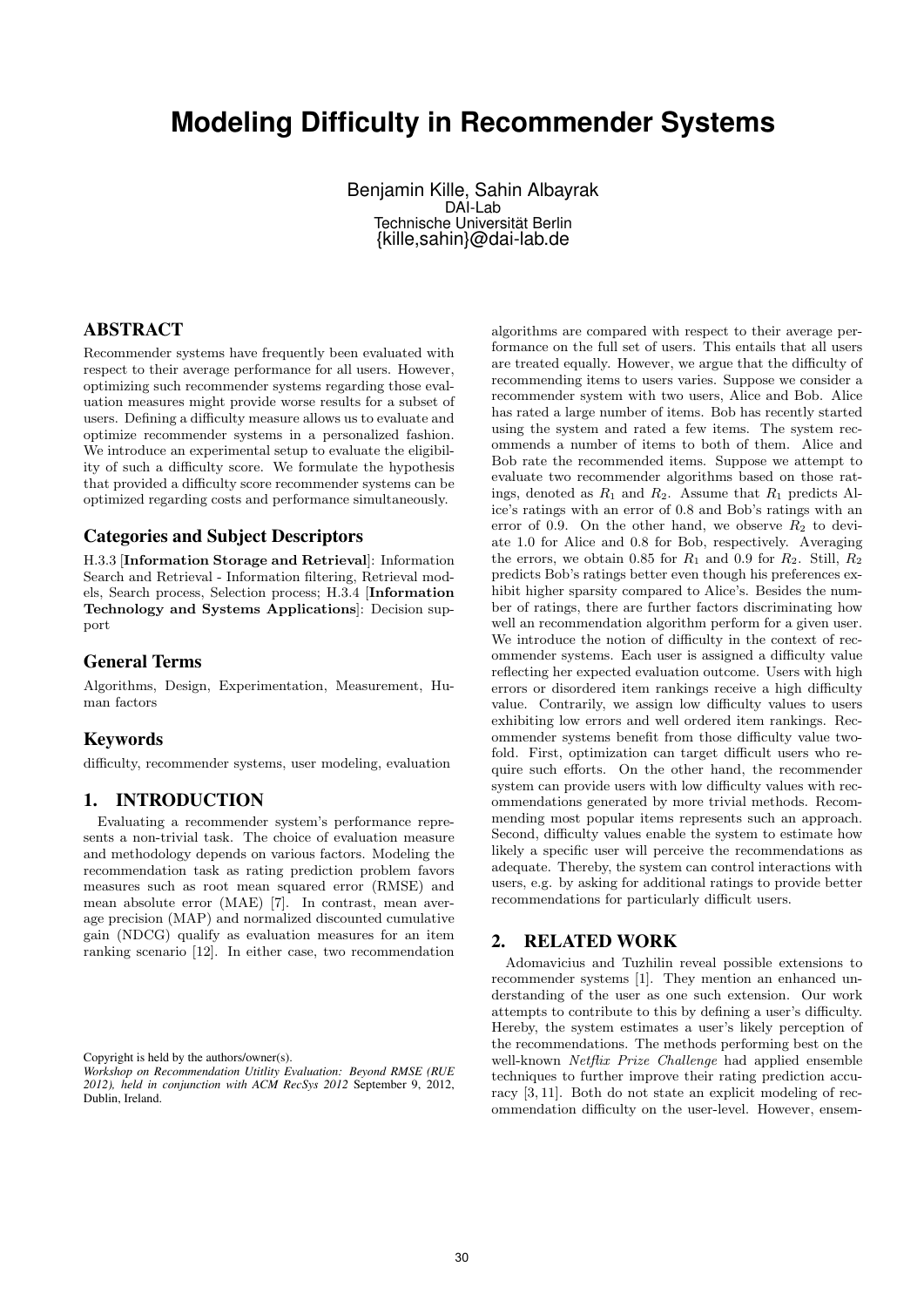ble techniques involve an implicit presence of such a concept. Combining the outcome of several recommendation algorithms does make sense in case a single recommendation algorithm fails for a subset of users. Such an effect is consequently compensated by including other recommendation algorithms' outcomes. Bellogin presents an approach to predict a recommender systems performance [4]. However, the evaluation is reported on the system level averaging evaluation measures over the full set of users. Our approach focuses on predicting the user-level difficulty. Koren and Sill introduced a recommendation algorithms that outputs confidence values [8]. Those confidence values could be regarded as difficulty. However, the confidence values are algorithm specific. We require the difficulty score's validity to generally hold. The concept of evaluation considering difficulty has been introduced in other domains. Aslam and Pavlu investigated estimation of a query's difficulty in the context of information retrieval [2]. Their approach bases on the diversity of retrieved lists of documents by several IR systems. Strong agreement with respect to the document ranking indicates a low level of difficulty. In contrast, highly diverse rankings suggest a high level of difficulty. He et al. describe another approach to estimate a query's difficulty [6]. Their method compares the content of retrieved documents and computes a coherence score. They assume that in case highly coherent documents are retrieved the query is clear and thus less difficult than a query resulting in minor coherency. Genetic Algorithms represent another domain where difficulty has received the research community's attention. However, the difficulty is determined by the fitness landscape of the respective problem [5, 6]. Kuncheva and Whitaker investigated diversity in the context of a classification scenario [9]. Concerning a query's difficulty, diversity has been found an appropriate measure [2]. We will adapt two diversity measures applied in the classification scenario for determining the difficulty to recommend a user items.

#### 3. METHOD

We strive to determine the difficulty of the recommendation task for a given user. Formally, we are looking for a map  $\delta(u) : \mathcal{U} \mapsto [0; 1]$  that assigns each user  $u \in \mathcal{U}$  a real number between 0 and 1 corresponding to the level of difficulty. For one recommendation algorithm the difficulty for a given user could be simply determined by a (normalized) evaluation measure, e.g. RMSE. However, such a difficulty would not be valid for other recommendation algorithms. In addition, recommender systems optimized with respect to the item ranking would likely end up with different difficulty values. We adapt the idea of measuring difficulty in terms of diversity to overcome those issues. We assume the recommender systems comprises several recommendations methods, denoted  $\mathcal{A} = \{A_1, A_2, \ldots, A_n\}$ . Each such  $A_n$  generates rating predictions along with item rankings for a given user u. We choose RMSE to evaluate the rating predictions and NDCG to assess the item ranking, respectively. We measure a user's difficulty by means of the diversity of those rating predictions and item rankings. For that purpose, we adjusted two diversity metrics introduced by Kuncheva and Whitaker for classification ensembles [9]. We alter the pair-wise  $Q$  statistics to fit the item ranking scenario. Regarding the rating prediction we adapt the difficulty measure  $\theta$ .

## 3.1  $Q$  statistics

Applied to the classification ensemble setting, the  $Q$  statistics base on a confusion matrix. The confusion matrix confronts two classifiers in a binary manner - correctly classified versus incorrectly classified. We need to adjust this setting to fit the item ranking scenario. Table 1 illustrates the adjusted confusion matrix. We count all correctly ranked items as well as all incorrectly ranked items for both recommendations algorithms. Subsequently, the confusion matrix displays the overlap of those items sets. Equation 1 represents the Q statistic derived from the confusion matrix. Note that the Q statistic measures diversity in between two recommender algorithms. Hence, we need to average the Q statistic values obtained for all comparisons in between the available algorithms. Equation 2 computes the final diversity measure.

$$
Q_{ij}(u) = \frac{N^{11}N^{00} - N^{01}N^{10}}{N^{11}N^{00} + N^{10}N^{01}}
$$
(1)

$$
Q_{\mathcal{A}}(u) = \left(\begin{array}{c} |\mathcal{A}| \\ 2 \end{array}\right)^{-1} \sum_{A_i, A_j \in \mathcal{A}} Q_{ij} \tag{2}
$$

#### 3.2 Difficutly measure  $\theta$

Kuncheva and Whitaker introduce the difficulty measure θ as a non-pairwise measure [9]. θ allows us to consider several recommendation algorithms simultaneously. We iterate over the set of withhold items for the given user. At each step we compute the RMSE for all recommendation algorithms at hand. Thereby, we observe the variance in between all recommender algorithms' RMSE values. The average variance displays how diverse the user is perceived by the set of recommendation algorithms. Equation 3 calculates  $\theta$ .  $\mathcal I$  denotes the set of items in the target user's test set. The  $\sigma(i)$  function computes the variances in between the recommendation algorithms' RMSE values for the given item.

$$
\theta(u) = \frac{1}{|\mathcal{I}|} \sum_{i \in \mathcal{I}} \sigma(i) \tag{3}
$$

#### 3.3 Difficulty measure  $\delta$

We attempt to formulate a robust difficulty measure for recommender systems. Therefore, we propose a combination of the Q statistic and  $\theta$ . As a result, both RMSE and NDCG are considered. The more recommendation algorithms we include the more robust the final difficulty value will be. Equation 4 displays a linear combination of both measures. The parameter  $\lambda \in [0;1]$  controls the weighting.  $\lambda = 1$ allows to focus on the ranking task. The absence of rating values might require such a setting.

$$
\delta(u|\mathcal{A}) = \lambda \cdot Q_{\mathcal{A}}(u) + (1 - \lambda) \cdot \theta(u) \tag{4}
$$

#### 4. EXPERIMENTAL SETTING

We will evaluate the proposed difficulty measure  $\delta$  and subsequently outline the intended experimental protocol. Several data sets, such as Movielens 10M, Netflix and Last.fm provide the required data. We will implement item-based